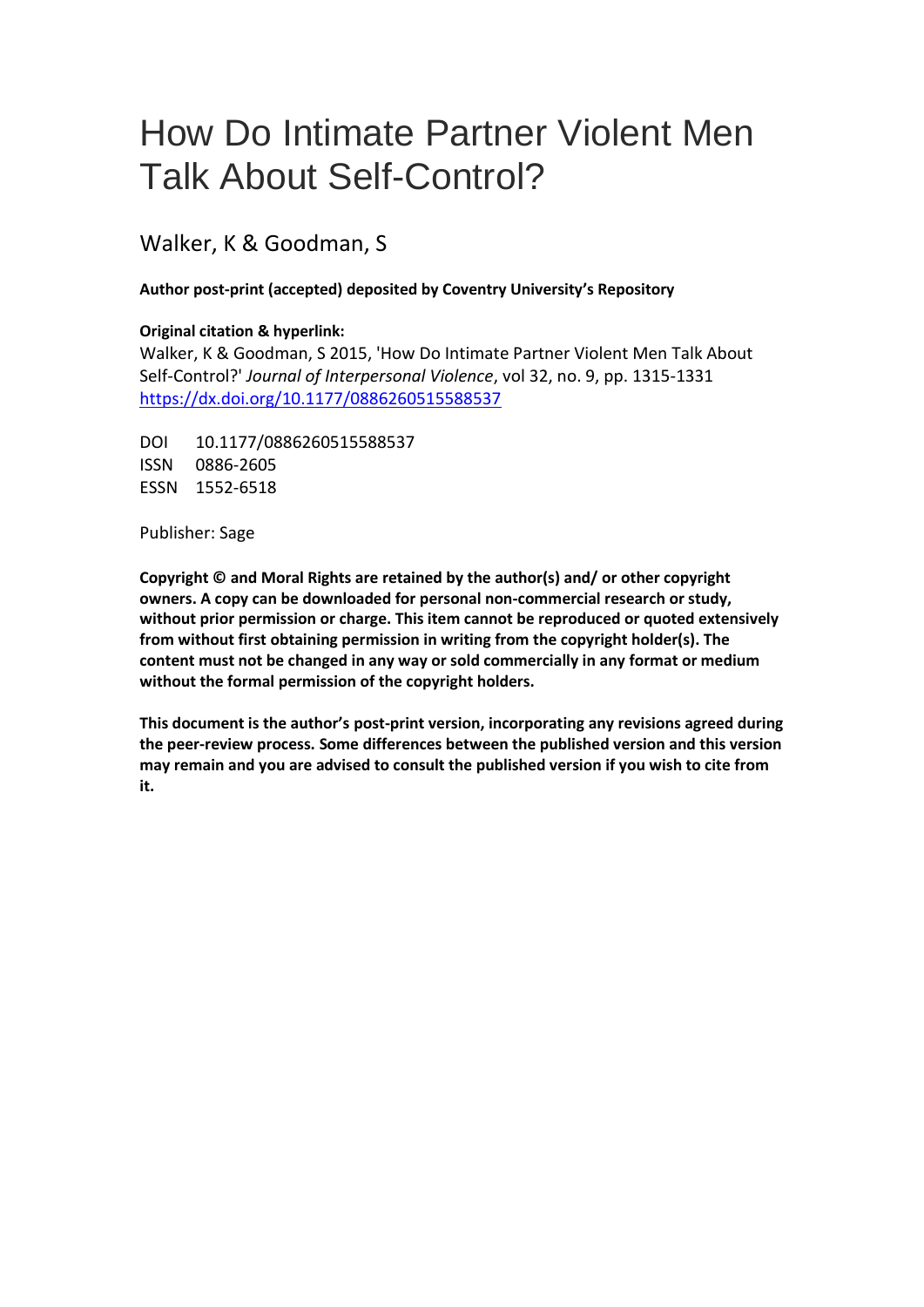Title: How do intimate partner violent men talk about self-control?

Kate Walker (corresponding author):

The Faculty Research Centre in Psychology, Behaviour, and Achievement (PBA), Coventry University, Priory Street, Coventry. CV1 5FB

Email: Kate.Walker@coventry.ac.uk

Tel: 02477659514

Simon Goodman:

The Faculty Research Centre in Psychology, Behaviour, and Achievement (PBA), Coventry University, Priory Street, Coventry. CV1 5FB

Acknowledgement: The authors would like to thank Prof Erica Bowen for her helpful feedback on this work.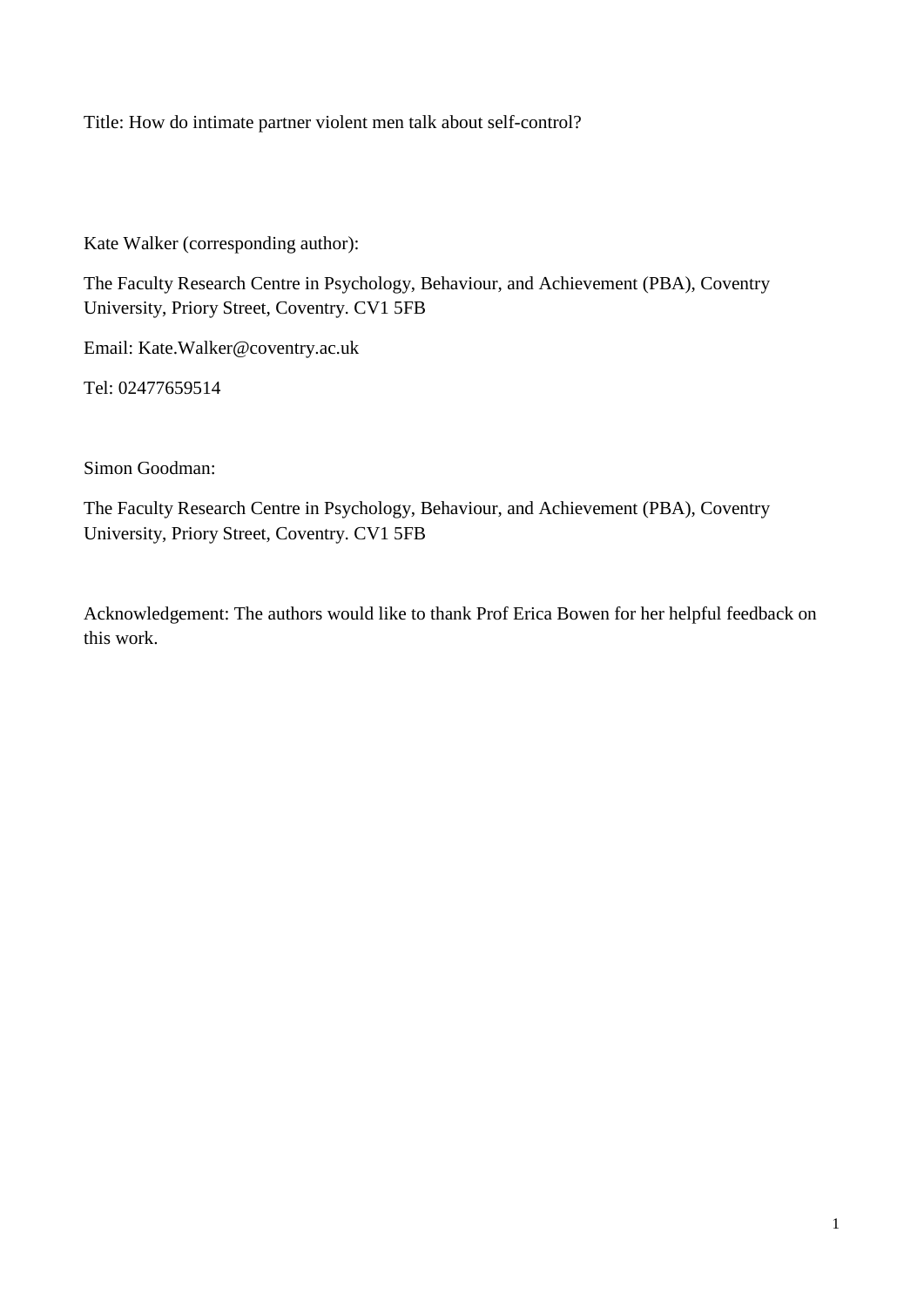**Title**: How do intimate partner violent men talk about self-control?

## **Abstract**

This study investigates discourses that male perpetrators of intimate partner violence (IPV) use regarding selfcontrol when talking about their IPV. Literature addressing the role of self-control in committing and avoiding using violence towards partners is discussed, however it is shown that self-control has not been investigated from a discursive psychological perspective, in which the function of talk, rather than what this talk says about speakers' cognitions, is analysed. Discourse analysis of interviews with six male perpetrators, currently attending treatment and selected for their recent and multiple uses of IPV, revealed that talk of lacking selfcontrol was used to account for situations when individuals engaged in violence. Conversely, talk about having self-control was used to account for refraining from IPV. An improvement narrative in which perpetrators of violence talked about moving from lacking to gaining self-control was also evident. Talk about self-control however was not as simple as this suggests because of particular note is the situation where perpetrators offered varying levels of self-control within their accounts of violence where *having* and *lacking* self-control was presented simultaneously. This demonstrates that talk about self-control is a discursive device that is used flexibly by perpetrators in order to manage their accountability for acts of IPV.

Keywords: Self-control; Intimate partner violence; Discursive psychology; Discourse analysis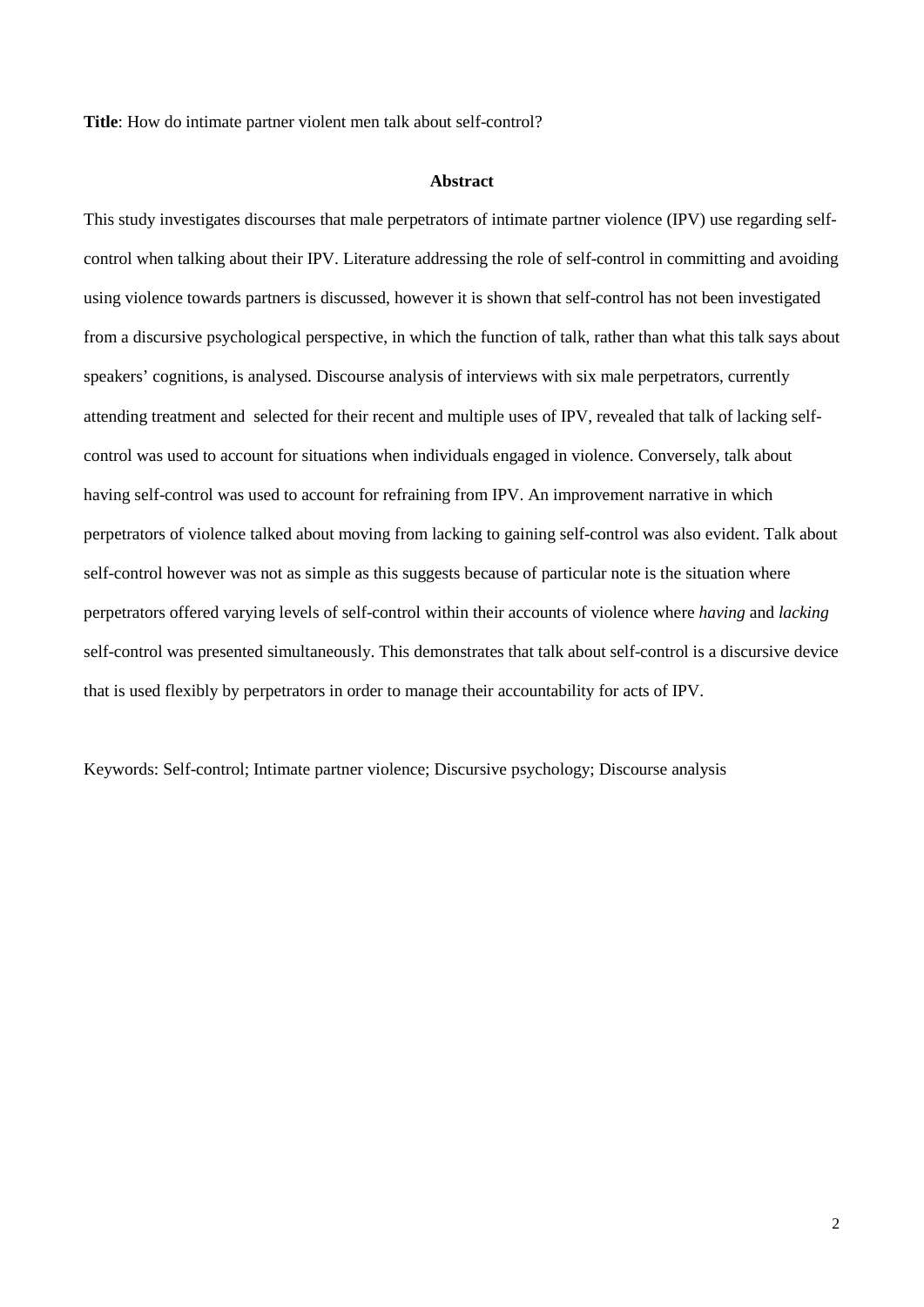#### **Introduction**

 The aim of the current paper is to understand how male perpetrators of IPV talk about control, specifically self-control and how they use notions of self-control within their narratives of violence to account for their use of violence. Traditionally, notions of control within IPV concern the control of 'others' (e.g. Dobash & Dobash, 1977). Such approaches contend that men's violence to women arises from patriarchal values and that this motivates men to seek to control women's behaviour, and so violence is a mechanism for them to do this (DeKeseredy, 2011. Here IPV is viewed as a function of social and economic pressures and a male's violence results from his need to be in control and determine his partner's behaviour, which is based on his internal patriarchal beliefs about men's superiority (Dobash & Dobash, 1979). Therefore, IPV is presented as a response to a male's feelings of powerless and of being threatened by a loss of control over a spouse (Sugihara & Warner, 2002), or the mere perception of losing power (by men who believe they legitimately deserve it, based on culture and tradition), and their need to retain dominance in an intimate relationship (Dutton, 1995). This explanatory frame is used extensively to inform the content and design of treatment programmes (Bowen, 2011).

 Contention surrounds examining intra-individual variables as potential risk factors or mechanisms through which IPV occurs. Whilst feminist perspectives explain the role of control through the purposeful use of certain strategies and tactics (one of which includes violence (Gondolf & Russell, 1986), when understanding IPV, self-control (along with all other intra-individual variables) is by contrast deemed to be a potential excuse rather than explanation for IPV (Bowen, 2011). For some theorists, however, self-control as an intraindividual variable has a pivotal role to play in crime and violence (e.g., Baumeister & Boden, 1998; Burton, Cullen, Evans, Alarid, & Dunaway, 1998; Gottfredson & Hirschi, 1990; Nagin & Land, 1993).

However, evidence from several studies has found that self-control is not as stable over time as originally reported, thereby implying that it is more of a flexible state (Burt, Simons, & Simons, 2006). Some researchers have suggested that self-control is not a fixed trait but is comparable to a resource, the levels of which fluctuate over time in response to individual experiences (vanDellen & Hoyle, 2010). Certainly, when considering self-control within the context of violent relationships, there is evidence to suggest that there is a connection between self-control and perpetration of IPV with typical findings indicating that lower levels of self-control are associated with increased levels of IPV(e.g., Finkel, DeWall, Slotter, Oaten, & Foshee, 2009;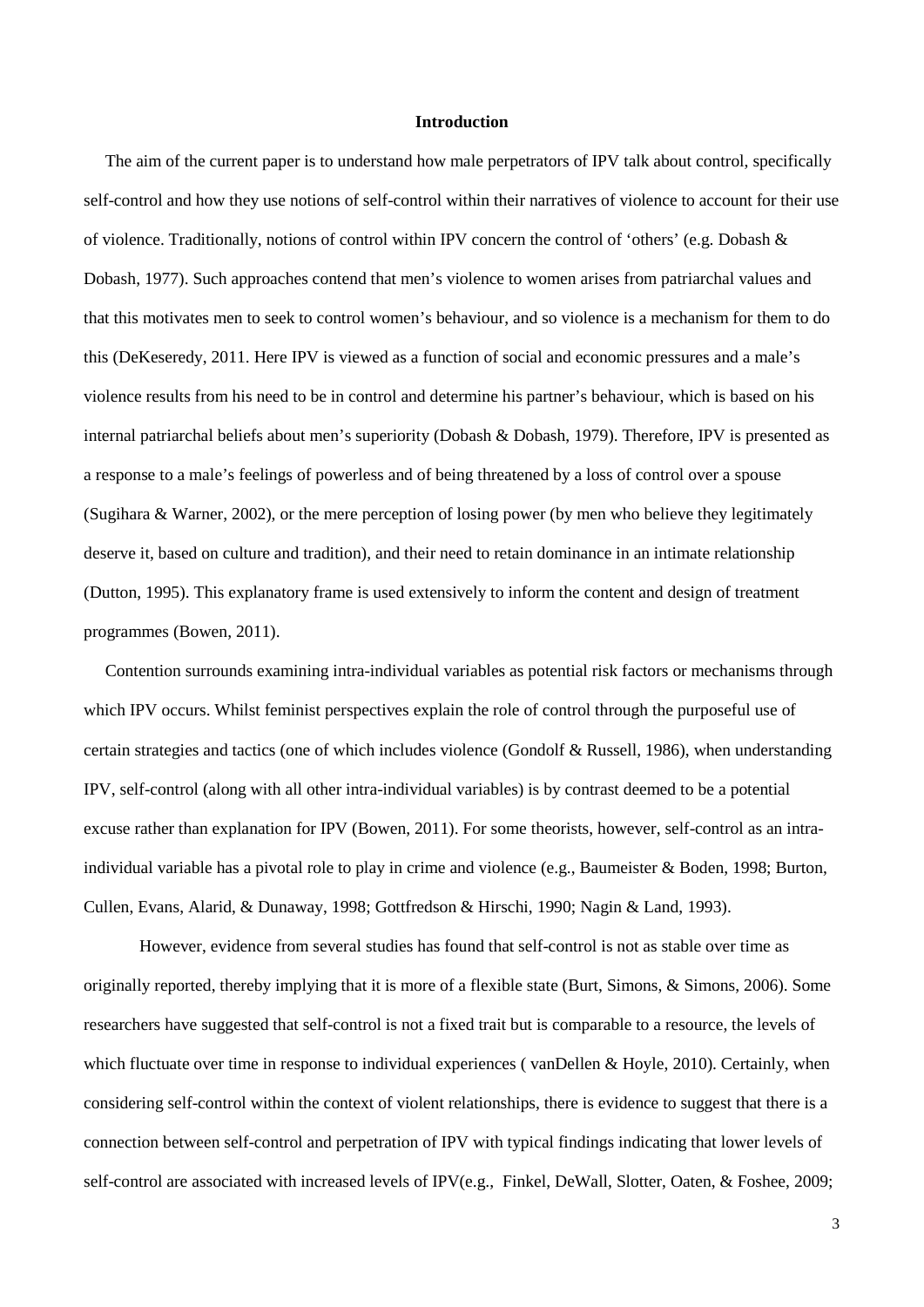Gover, Jennings, Tomsich, Park, & Rennison, 2011; Kerley, Xu, & Sirisunyaluck, 2008). For example, Finkel et al. (2009) found that when participants were trained on self-regulation they displayed less violent inclinations than a group who had received no such training. Likewise Gover et al. (2011) found that low selfcontrol predicted the perpetration of physical and psychological IPV for males and that this held crossculturally.

 Kerley, Xu, and Sirisunyaluck (2008), found that IPV was differentially associated with different facets of self-control. Impulsivity and low frustration tolerance were robust predictors of physical and psychological IPV; risk-taking only predicted physical IPV and physicalness (preference for doing physical tasks over mental tasks) only predicted psychological IPV. Taken together there is considerable objective evidence that self-control as an intra-individual variable is associated with IPV, but what is less clear is how IPV perpetrators account for its role in IPV. It is important to understand this from an intervention perspective so that interventions appropriately frame content relating to self-control. To date limited research has addressed men's talk about IPV. Studies that have done this have demonstrated that IPV men talk use a range of discursive devices to justify their actions, for example by suggesting that males should be dominant in relationships (Adams, Towns, & Gavey, 1995) so that being 'disrespected as a man' is routinely offered as an explanation for IPV (Wood, 2004). However, a purposeful discursive analysis of self-control in the accounts of IPV is currently missing from this literature.

 Discursive psychology (DP, Edwards & Potter, 1992) has effectively been used to argue that talk about psychological concepts, such as self-control, cannot be used as a way to assess whether or not such concepts genuinely exist within the speaker. Instead, in DP these concepts are repositioned as notions that speakers can draw upon to effectively make claims and achieve outcomes within an interaction. This process is summarised in the claim that discursive psychologists should focus on the 'action, not cognition' (Edwards & Potter, 1992, p. 154) of talk, particularly when such talk draws on psychological concepts. To date there is a lack of research that takes a discursive approach to men who engage in partner violence (see Adams et al., 1995; LeCouteur & Oxlad, 2011 for exceptions). In LeCouteur and Oxlad's study they focus on 'how constructions of violence in intimate relationships are routinely worked up, how interactants' accountability is managed, and how particular identities around such violence are accomplished and maintained' (2011, p. 6) and showed how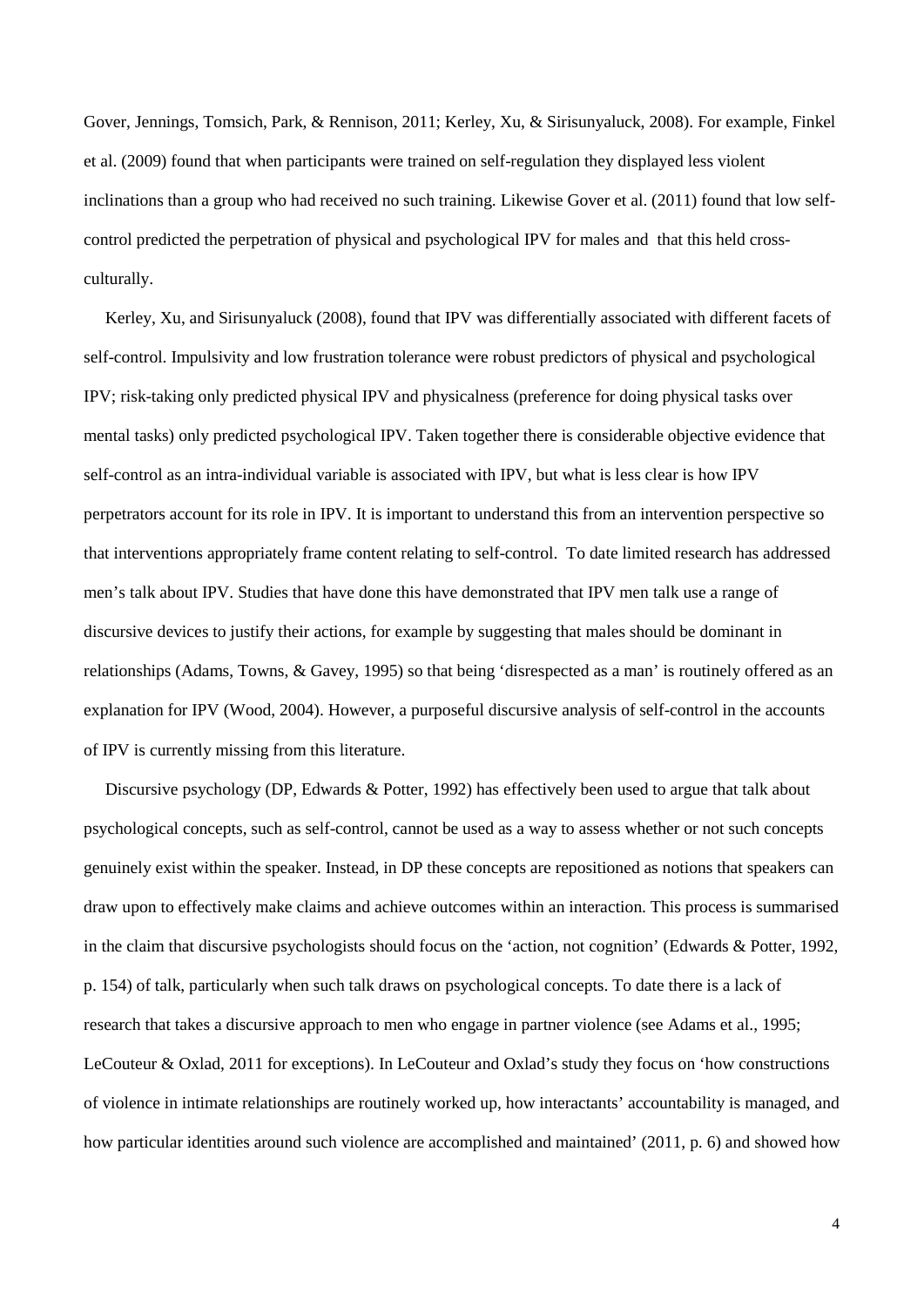the men blamed their partners for the violence and downgraded their own blameworthiness in ways that managed their accountability and stake in the interview interaction being analysed.

 The aim of the current research is to use the discursive psychological approach to examine the ways in which men who have recently used violence towards their partners talk about self-control to better understand how this notion is used by these perpetrators in their accounts of violence.

### **Method**

## **Participants**

 The current research was interested in recruiting those men identified as IPV perpetrators. The most appropriate and ethically sound recruitment procedure is via rehabilitation programmes, which are accessed through self- or court-referral. Hence, participants were a heterogeneous group recruited from both courtmandated samples and self-referral samples in the community. A specific group of six males were selected, from a larger sample because they met the following criteria: (i) using the Revised Conflict Tactic Scale (CTS2, Straus, Hamby, Boney-McCoy, & Sugarman, 1996) were identified as having used physical and psychological violence against an intimate; (ii) they were attending treatment; (iii) had used physical and psychological violence in the last year; and (iv) had use physical and psychological violence on multiple occasions in that year. Four of the males attended community self-referred programmes and two of the males were court-mandated to treatment. The mean age of the participants was  $34$  years (SD = 5.06), with an age range of 26-41 years. All participants reported as being White British. All of the participants were currently in a relationship. None of the participants attended education post 18 years, with three of the participants leaving school at age 16 with no or very few qualifications. All were currently employed (builder, caterer, plumber, cabinet maker, computer programmer and money loaner). Three of the participants had a history of using physical violence in one (their current) relationship only (over two to seven years). The other three had used violence across several relationships (over 15 to 22 years). All were attending group intervention for IPV for the first time.

# **Procedure**

 Ethical approval was obtained from Coventry University's Research Ethics Committee. Ethical approval was also obtained from the National Offender Management Service (NOMS) to recruit male offenders. Offenders were recruited from intervention groups run in the South, West and Midland regions in the UK. In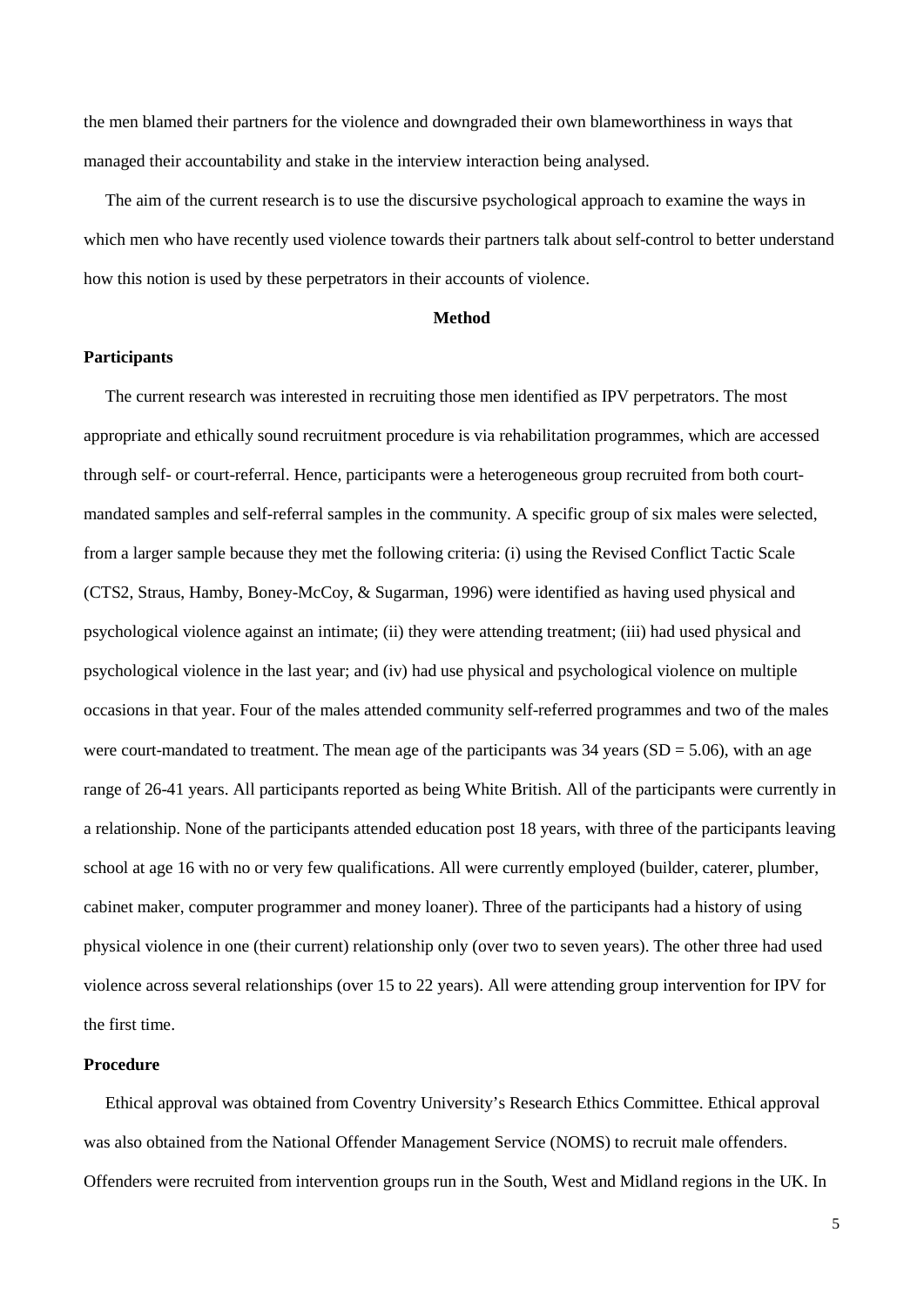total 40 semi-structured interviews were completed for a wider research project on desistance from IPV (see Authors, 2014). From these interviews the transcripts from 6 participants were selected for the current study based on the fact they had recently used violence. After participants were given a full briefing about the nature of the study and what it entailed, written consent was obtained from each participant. All participants were interviewed on a one-to-one basis in a private room, within their treatment setting. The males were asked to talk through their use of violence within their intimate relationships. Interviews were digitally recorded and transcribed verbatim by the first author following an orthographic 'play script' format (see Gibson, 2010).

## **Analytical approach**

 The method used in this analysis is the version of discourse analysis that is associated with discursive psychology (Edwards & Potter, 1992). This analysis addresses the ways in which the participants' talk is designed to manage their stake and accountability in the interaction. Particular attention is given to examples where participants referred to self-control (either explicitly or indirectly). The analysis focusses on the ways in which this concept is used in the interaction and to what end. In this way claims can be made about the ways in which talk about self-control are used in the interaction, particularly regarding the men's accountability for their use of violence. The analysis was conducted by both authors who first identified cases of self-control being discussed and then further analysed the varying ways that this concept was used and to what end. The examples provided were chosen because they offer the clearest illustration of the main ways in which selfcontrol was spoken about, rather than to equally represent all participants.

#### **Analysis**

 Analysis of the data demonstrated that self-control was not spoken about in a uniform way; instead levels of self-control were seen to vary, not just between participants but in some cases within short sections of talk. This analysis section therefore contains examples of perpetrators talking about lacking self-control and having self-control and an improvement narrative where participants present a move towards gaining self-control. Finally it is seen how there are varied accounts of simultaneously both having and lacking self-control.

# **Lacking Self-Control, Reducing Accountability**

 In its most simplistic use, a lack of self-control is used to illustrate a lack of accountability that is associated with using violence towards a woman. In this first extract P1 is describing an extreme act of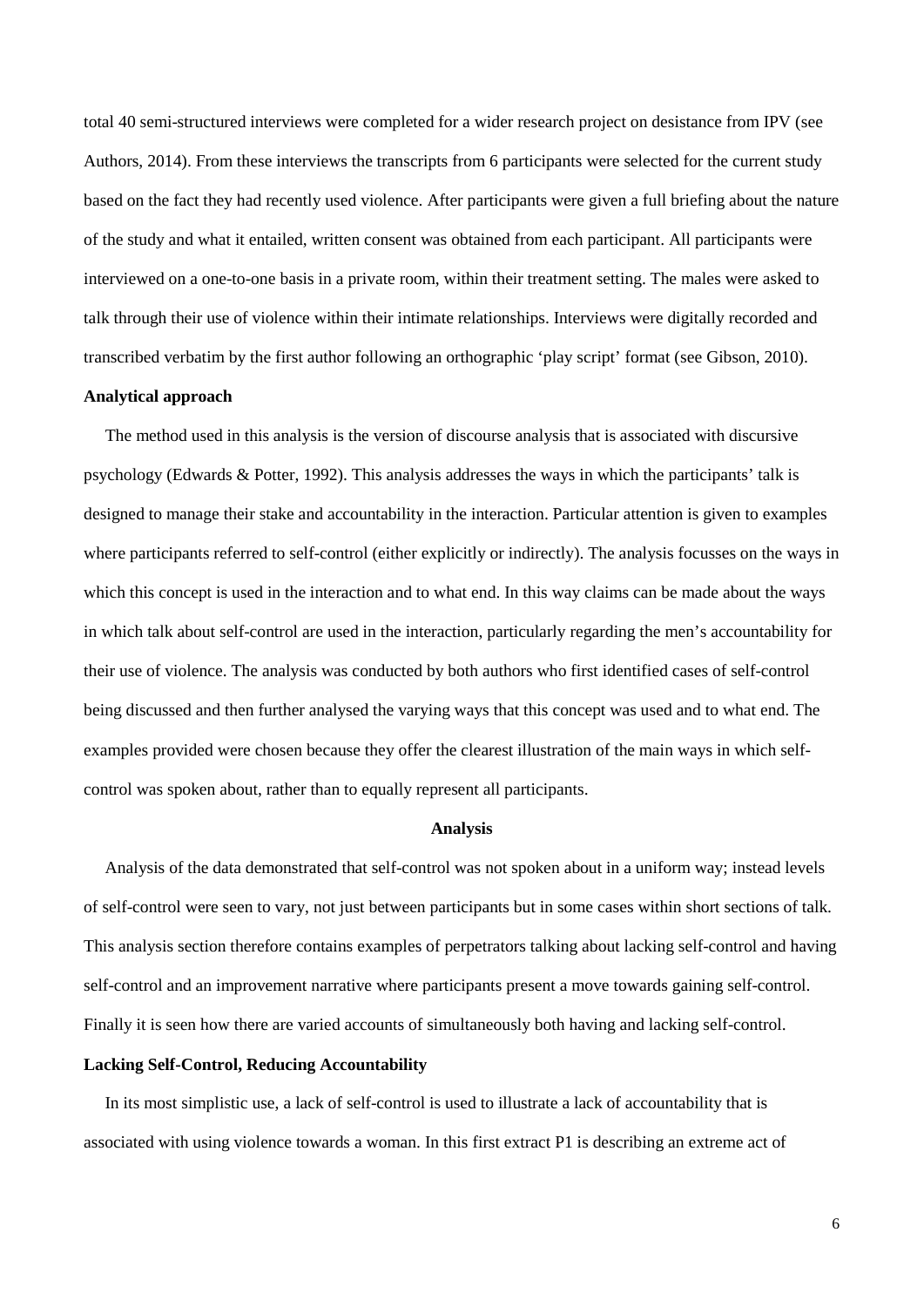violence when he (unsuccessfully) attempted to set his partner on fire. He had previously described how he wanted to end the relationship in a dramatic manner, when he begins to speak of a lack of control. Extract 1, P1

1. P1: And a lot of the time when I was in a situation like that, or any violent

2. situation, it was almost like I was kind of standing outside my body, and I

3. don't want to sound like some weirdo

4. I: No no but this is it, what you are describing to me is how you feel and if that's

5. how you feel, that's how you feel. There's nothing weird about it.

6. P1: I was essentially just kind of, it was like I just stood back and watched myself

7. do it, and most people I think would probably have got as far squirting it and

8. then just left it as that (I: yeah) and I'm not sure if that's me having to do that

9. one step further just to kind of prove to myself that I am that crazy, but then

10. why am I proving that I'm crazy to myself.

 Here the lack of self-control is signalled through a lay definition of a separation between mind and body (line 2), which is presented as a common feature of what happens when he is involved in violence. By glossing in this way, the partner violence aspect of the action is removed as it is generalised to any violent situation (line 1). The participant continues with his account of the mind-body separation by presenting himself as a spectator of his own actions. A number of hedging terms are used in order to protect his explanation from being presented as too outlandish (line 6). Next he describes . He presents this action as being more extreme than 'most people' (line 6-7) would do, however, in doing so he presents this as being only slightly beyond the norm which works to downgrade the seriousness of his actions. Following the description of the situation where he sets his partner on fire the participant makes a display of his selfreflection and concludes that this incident was a way of confirming his own lack of self-control through a lay reference to madness (crazy; line 9-10). His talk of lack of self-control, which is attributed to madness, is used to account for a very serious violent incident and works to present him as having a flawed identity, despite him engaging in some work to downgrade the seriousness of his violence. In the following extract we see the opposite where self-control is used to present the participant in a positive way and accountable for his actions.

# **Self-Control, Positive Identity**

7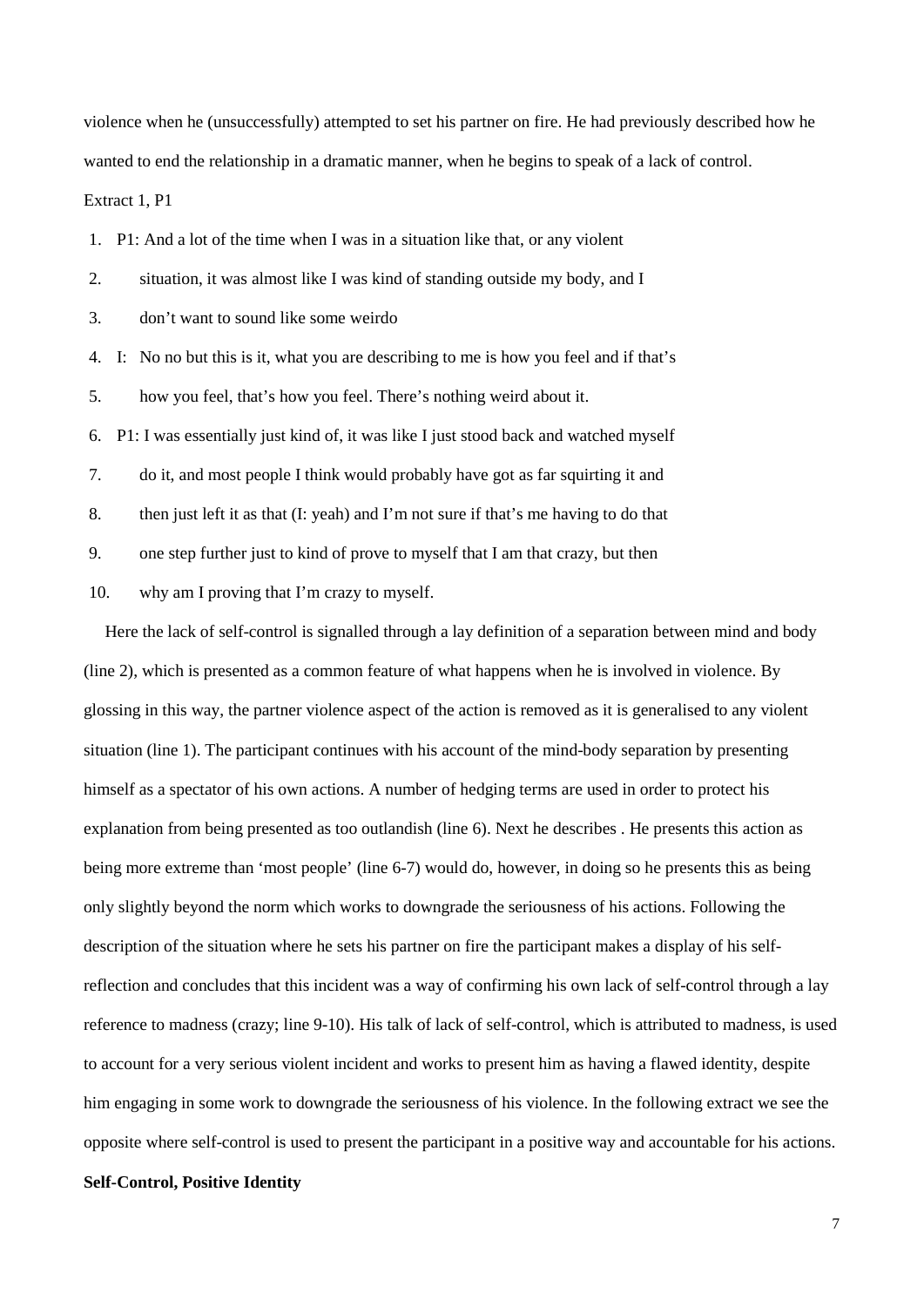In this extract another participant is describing a recent argument with his partner which is described as a situation where he refrains from using violence.

# Extract 2, P2

- 1. I: So what's stopping you? Is it her, is it you?
- 2. P2: It's me and my not wanting to hurt her (I: ok) because this is the woman I, this
- 3. is what I've come to realise, I think if you truly love someone you wouldn't do.

 The extract begins with the interviewer asking the participant who is accountable for the lack of escalation of violence during the argument. P2 takes responsibility for the lack of violence by presenting himself as having good self-control and being a good partner (through 'not wanting to hurt her,' line 2). The repeated use of 'I' helps to highlight how his agency and self-control are responsible for the lack of violence. He draws on a repertoire of being a loving partner who is caring rather than harmful. The reference to coming to a realisation (line 3), suggests he may have undergone an improvement in self-control.

# **Improvement Narrative**

 It has now been shown that lack of self-control is associated with using violence whereas having selfcontrol is associated with refraining from using violence. In the following example, an account of improvement, where self-control is gained with positive outcomes, is explored. P3 contrasts an account of previous violence associated with his lack of self-control, with a recent situation where he used self-control to avoid using violence.

# Extract 3, P3

- 1. P3: Mainly like hit her, grab her hair. I would get in angry mode and I just do
- *2.* this this thing, you know. It's like they've taught me know at [*name of*
- 3. *treatment provider*] (I: hmm) we saw it the other day, I said to Claire, we were
- 4. having an argument and I wasn't getting mad and I wasn't angry, I wasn't
- 5. going to hurt anyone but I didn't say anything afterwards because like
- 6. emotion.

 The extract begins with examples of violence, which P3 immediately accounts for with reference to 'angry mood' (line 1). This draws on the same idea of lack of control, similar to that seen in the first extract. However instead of using that to reduce or remove his accountability and present himself in a negative light,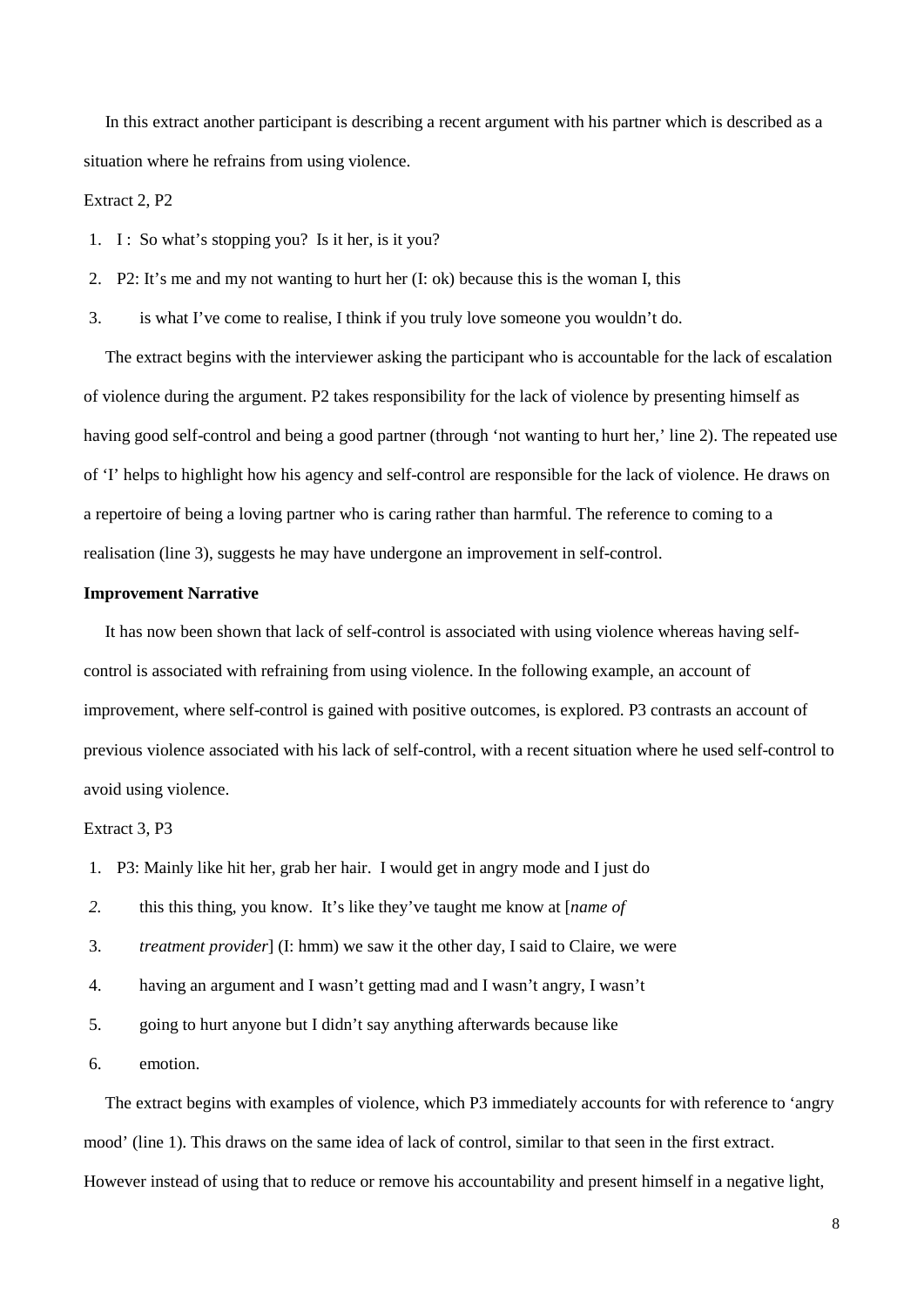he refers to his treatment programme, and how this has taught him how to have self-control (lines 2-3). He gives a recent and specific example of how he is able to control himself. This is given credibility by the reference to 'the other day' (line 3) and the reported speech, which is used to demonstrate his new found selfcontrol. It is of note that the preceding questions were about historic violence, which he does refer to at the start of the extract, but because this would be associated with negative identity, he quickly shifts to a recent more positive situation where his recently learned self-control is associated with not having to use violence within the context of argument. This infers a more positive identity at the point where potentially damaging accounts of violence would have been given and speaks to what Auburn (2005) describes as treatment progress in which offenders can claim to be making improvements based on their treatment programme.

#### **Varying Self-Control**

 Up to this point we have demonstrated that lack of self-control is associated with negative behaviours and showing self-control is associated with positive behaviours and identity which is why an improvement narrative is also present. This would suggest that talk about self-control is relatively straightforward and polarised with participants taking up just one of these opposing identities at any given time, with a preference for moving from lacking to gaining self-control. However, analysis of the data suggests that this is not the case, and instead talk about self-control varies so that participants can be seen to be claiming to have *and* to lack self-control simultaneously. Examples of this variation are presented in the following extracts. Extract 4 begins with the interviewer asking the participant to explain his use of violence.

Extract 4, P4

1. I: And do you think that actually going through the process perhaps you were

2. able to justify you using violence as a) because she done it to you, deservedly

3. and undeservedly so you kind of thought the same was OK the other way

4. P4 : Yeah well sometimes, it was you know, I've always grown up with the notion

5. that it is wrong to hit a woman (I : Right) I still firmly believe in that, I just

6. feel that I didn't have very well trained inhibitions frankly to hold back

7. I: OK so when you kind of let's say like having an argument or whatever, can

8. you actually feel something happening that, and I'm talking back then, that

9. P4 : Like rage?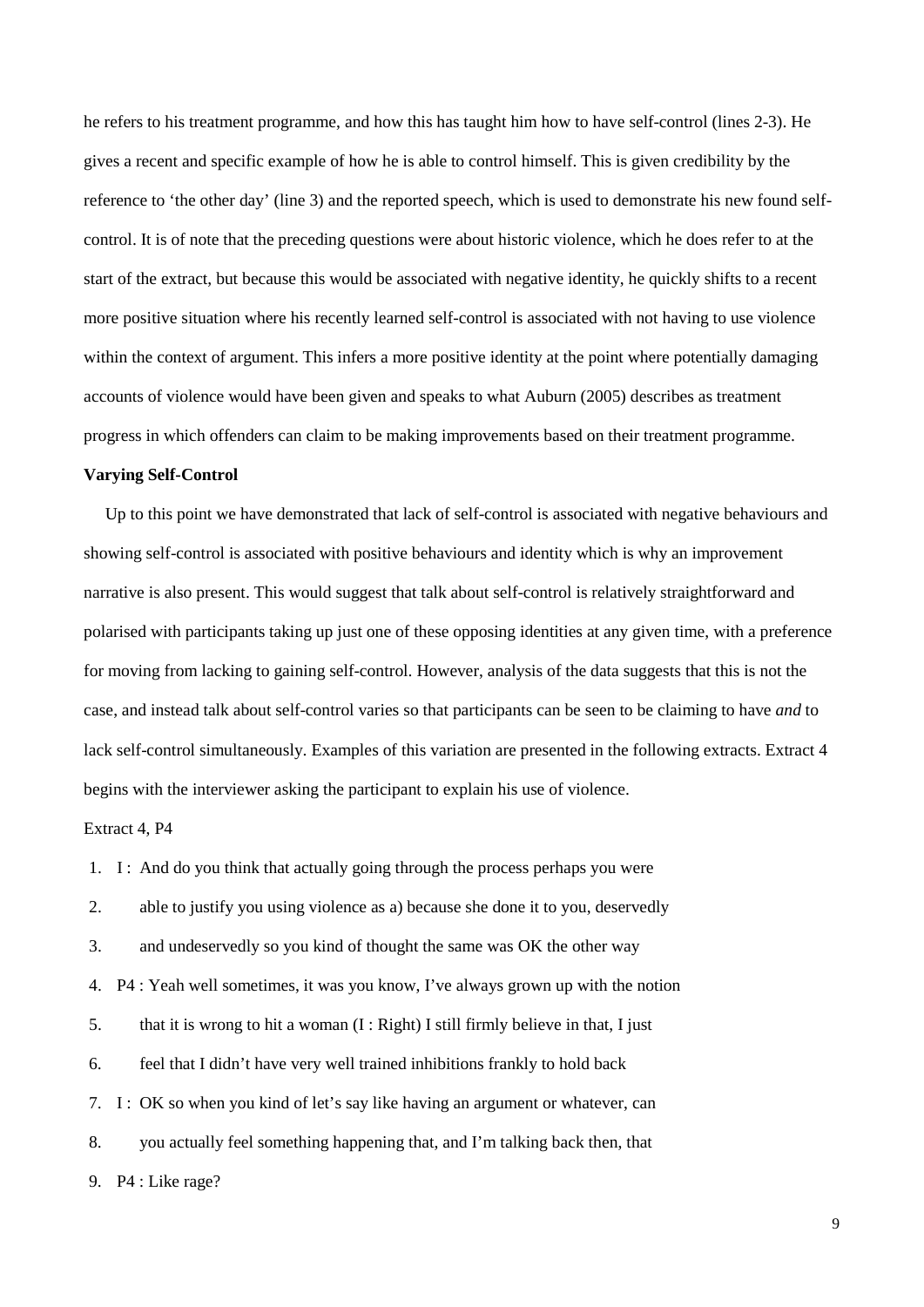10. I : Like rage and

11. P4 : Yeah

12. I : And then what happens is it because could you just not control it or did you not 13. try to

14. P4 :Yeah well like I don't know, sometimes I could not control it (I : Hmm) for 15. the life of me (I : Hmm) and other times control was all part of what I was 16. doing, like hmm like if I seriously attacked my ex-partner, I would probably 17. be doing bail now (I : Right) because I probably really tear her to pieces (I: 18. Right OK) you know, like because I boxed for 10 years (I : Hmm) like on 19. national level (I : Right) If I really wanted to throw the hammer at her, I 20. probably could of but there was always an element of control of myself there 21. (I : Yeah) but even and that's the point, even during violence there was still 22. control (I : Hmm hmm) but there shouldn't have been the violence anyway. 23. I : And nothing at the time would kind of, nothing was saying to you stop, stop 24. this is wrong. You just carried on 25. P4 :Yeah I suppose yeah you know, sometimes I would be like stop this is wrong 26. (I : Hmm) and then something else would be said and I'd be like oh fuck this 27. (I :Yeah) you know, and like even now like, now if I speak to her and she says 28. something that hurts me like I would just get that you know that like a CBT 29. thing where you get like a signboard in your head says stop  $(I : Yeah)$  or a red 30. light (I : Yeah) I just do that now.

 The interviewer draws upon his previous account of his partner's violence towards him and if this provides justification for his use of violence towards her. He rejects this possible explanation for his actions and instead draws upon a repertoire about it being 'wrong to hit a woman' (line 4-5). However, both the participant and interviewer are aware he has broken this norm of not hitting a woman (this is the very reason this interaction is taking place), so an explanation for this contradiction is required and promptly follows. This explanation draws on his lack of self-control in the form of a lack of inhibitions, . Although having a lack of inhibitions sounds like a simple lack of self-control, the reference to the inhibitions as being not 'very well trained' (line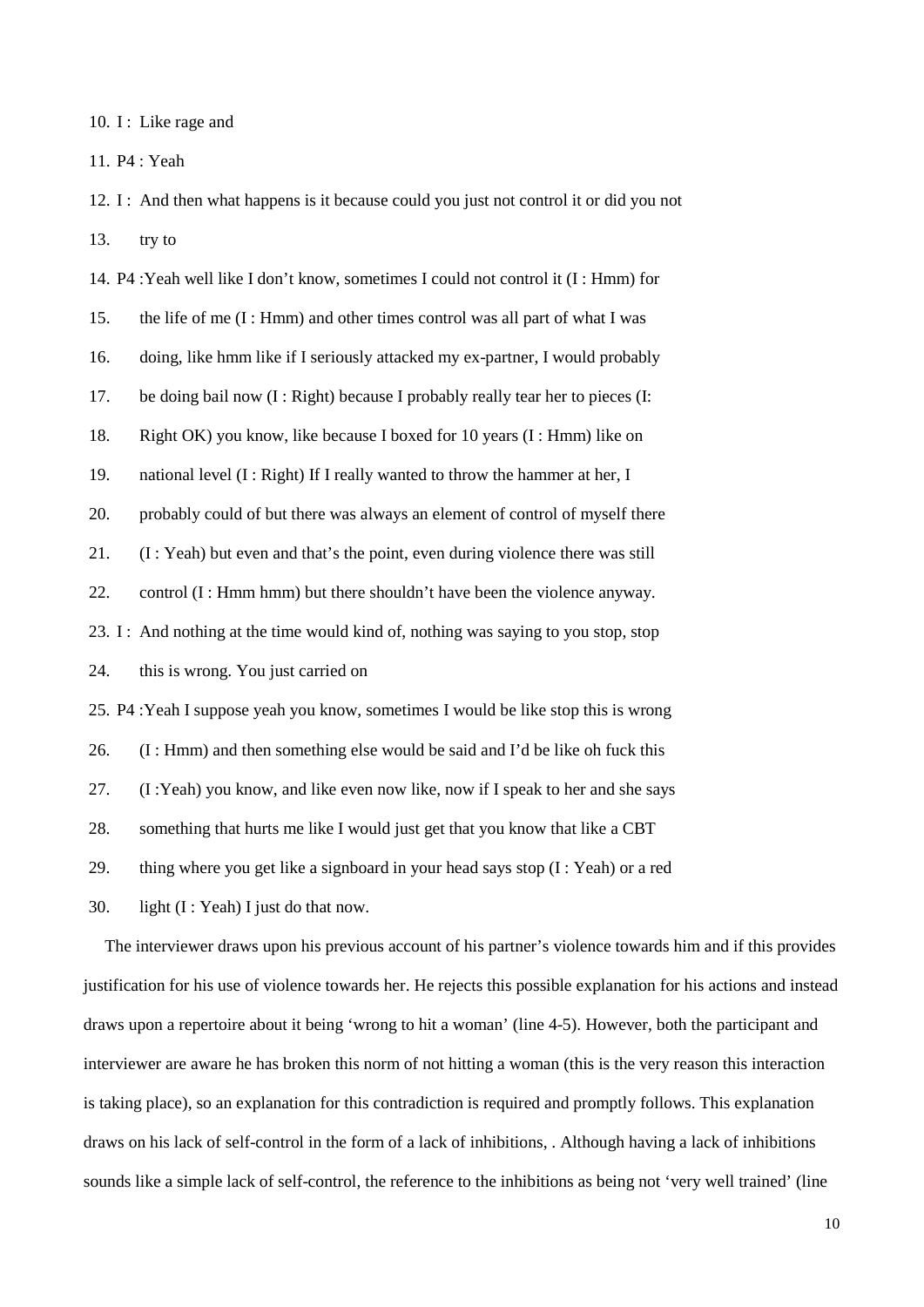5-6) does suggest some level of individual responsibility for his lack of self-control. The interviewer then questions whether he can control this rage, it is at this point that the participant claims to both *have* and *lack* self-control.

 First we get the explicit claim 'I could not control it' (line 14). At this point this is similar to extract 1 where a simple lack of self-control is used to explain a lack of accountability. However, what immediately follows is a claim of having self-control within the context where he has already resorted to violence. He then claims to have self-control twice more (line 20, line 21-22). This is reminiscent of extract 2 where self-control was seen as providing the ability to have constraint. What differs is that in this case this self-control is occurring within a violent interaction, which occurred following what was presented as a lack of self-control. The lack of self-control is initially used to explain the violence, but the switch to having self-control is used to downgrade the violence that he has just admitted to using. Following this admission, and the varying use of self-control, the interviewer challenges him on his levels of self-control. He responds once more with varying accounts of self-control. First he directly restates the interviewer's suggestion 'stop this is wrong' (line 25) which suggests being in control, but this is followed with a claim of lack of self-control when further provoked (line 26). This contradiction is rectified with the use of an improvement narrative, similar to the kind seen in extract 3 in which he claims to 'now' (line 27, line 30) have the skills to assert self-control. This extract demonstrates claims about self-control are not fixed but instead vary both across and within situations depending on what the speaker is attempting to achieve within the interaction.

 In this final extract we see another example of variation of self-control. In this case there is a shift following a new question from the interviewer. The extract begins with a response from the participant to the interviewer asking him to explain his continued use of physical violence.

Extract 4, P1

- 1. P1 : And not, I guess it is almost a, it wasn't premeditated or anything, it wasn't
- 2. like I was thinking right I'm build up and I'm going go, it just happened (I :
- 3. Hmm) just off the cuff
- 4. I: And when you thought about it, did you try and explain to yourself why it
- 5. happened and looked to say it was my fault or actually it was because of the
- 6. circumstances, or my partners fault, it was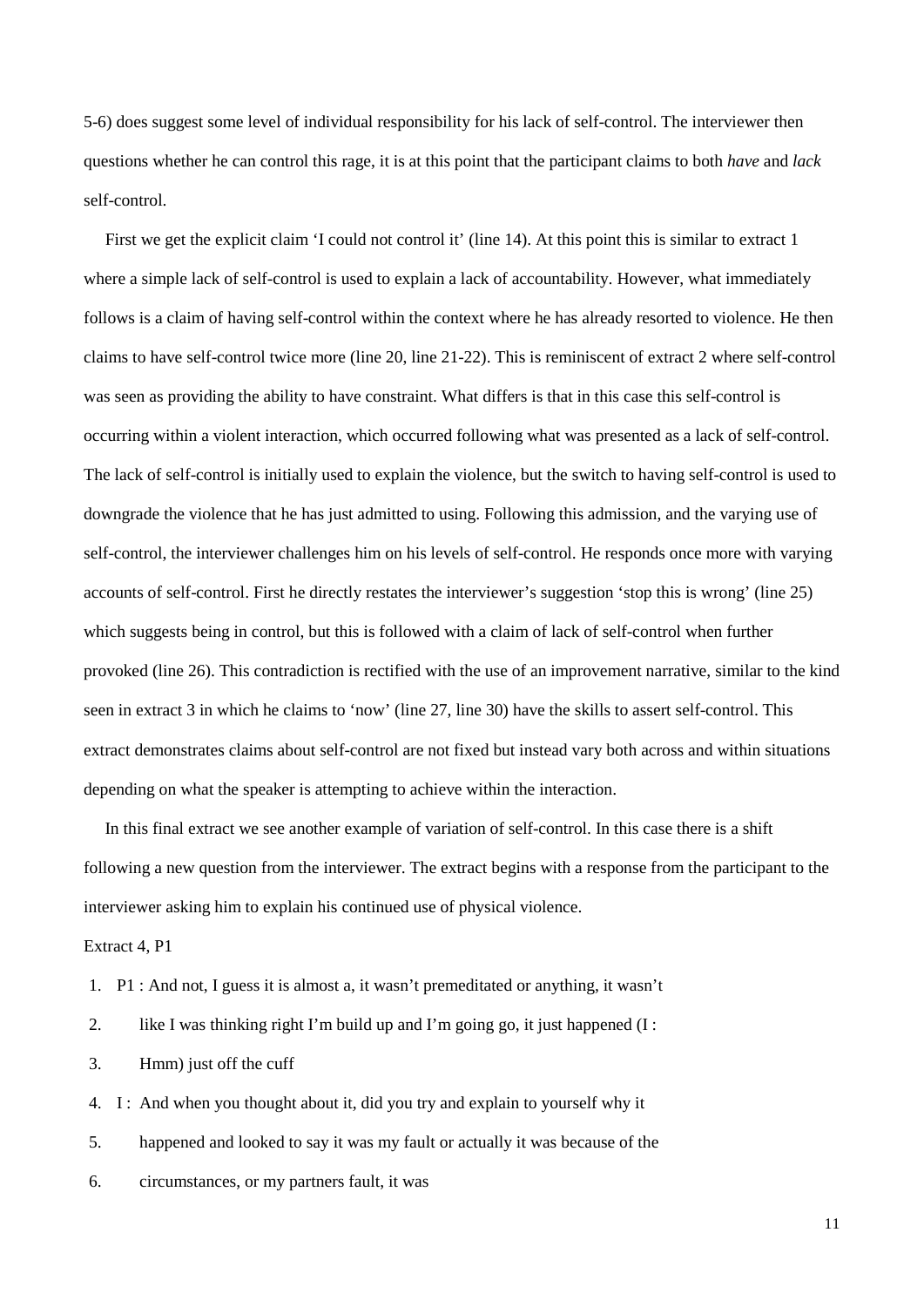7. P1 : I've never been one of those gentleman, well you can't really use the term 8. gentleman if you are describing yourself in a situation, but I've never been one 9. of those men that's always gone it was her fault, she pushed my buttons (I : 10. Hmm) this that and the other, despite the fact that I said some things she may 11. have said may have caused me to do that (I : Hmm hmm) that isn't the reason 12. why I, at the end of the day, I made that decision, I made that choice (I : OK) 13. So would never trivialise the situation by going on she didn't have my tea 14. ready  $(I : Hmm)$  or she said this that and the other  $(I : Hmm)$ . It's not right  $(I : Hmm)$ 15. Hmm hmm) and this you're in control of your own actions aren't you?

 This extract starts with a recognisable claim of a lack of self-control (line 2-3) to explain violent behaviour. However, this extract takes a different direction because the interviewer asks a new question about who was responsible for the violence, by offering three options for fault: he is at fault, the circumstances of the violence or that his partner is at fault. Initially no reference to self-control is made; instead P1 resists the suggestion to blame his partner. Partner-blaming is oriented to as problematic and as something that other people do. Next, his reference to decision and choice making (line 12) does imply self-control, which contradicts what he said at the beginning of the extract. At this point blaming his partner is clearly a more problematic line of argument than claiming to be in control, so left with the choice of either blaming his partner or claiming to be in control, it is being in control that he aligns with. This is different from previous references to self-control, because in most cases self-control is associated with accountability for positive actions. However here, claiming to lack self-control would present him as blaming his partner and this is a claim that he is going to rhetorical lengths to distance himself from. We have therefore demonstrated that talk about self-control is not straightforward and instead varies according to the interactional context in which these claims are made.

# **Discussion**

 These findings therefore challenge the existing literature which has claimed to demonstrate a relatively straightforward theoretical connection between self-control and perpetration of IPV in which low self-control is viewed as a risk factor for using IPV (Gover et al., 2011;) and where higher levels of self-control are thought to reduce the likelihood of responding violently (Finkel et al., 2009). Generally these studies see selfcontrol as a simple construct, which individuals have different levels of, and where these different levels are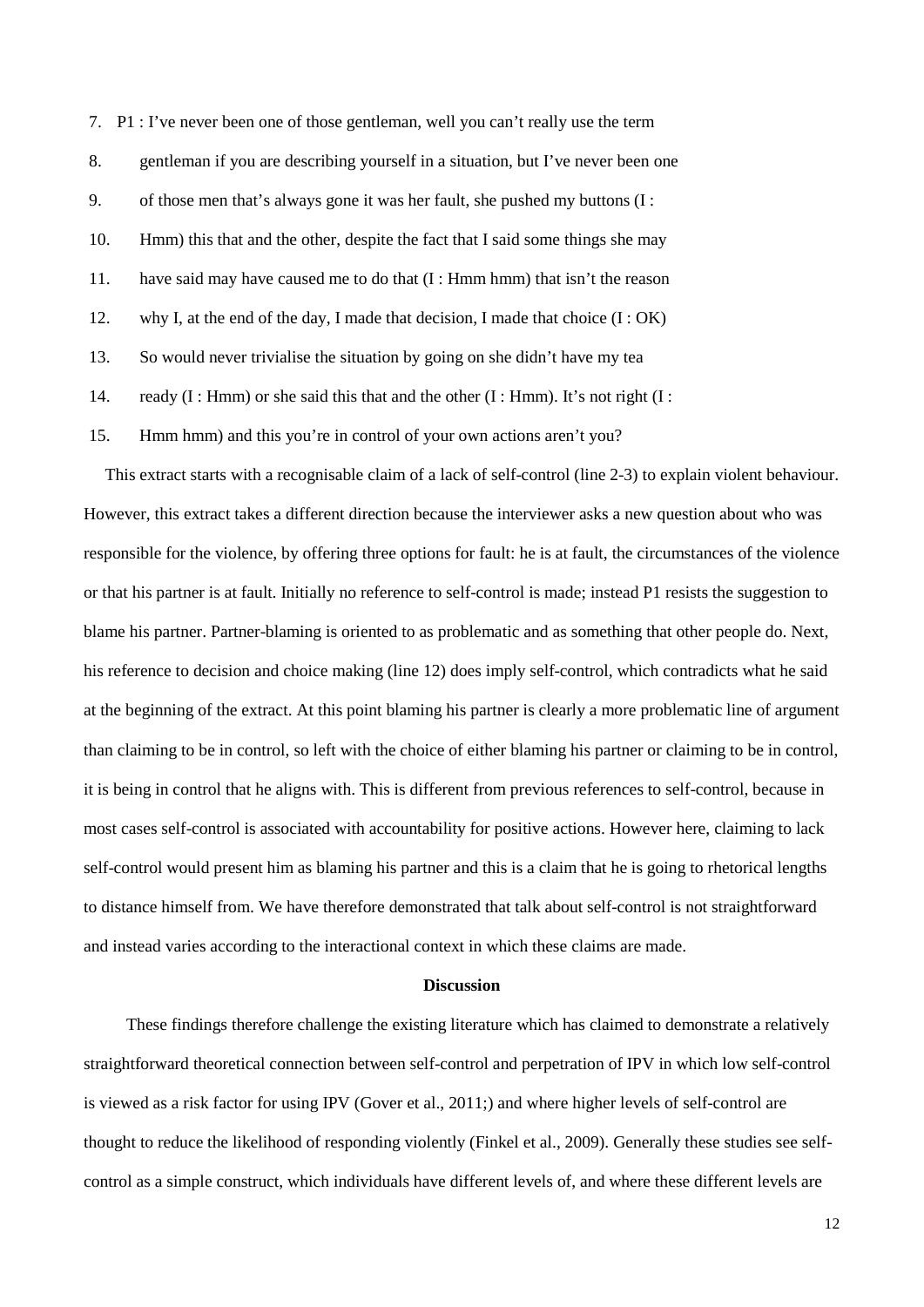associated with their use of violence. It could therefore be argued that measures used in these studies over generalise self-control and do not consider the influence of the context. How people respond to these questionnaires might not therefore actually reflect how they talk about self-control.

 There remains debate as to whether self-control is a stable within individuals (Gottfredson & Hirschi, 1990) or more of a flexible construct (Burt et al., 2006. Based on the current analysis it is not possible to ascertain if self-control is truly malleable or stable per se, however analysis of talk about self-control shows that the role of this construct varies depending on what the individual is trying to achieve. It has been demonstrated that the variation in talk about self-control in the accounts of the men occurs because different representations of self-control do different types of rhetorical work to rationalise and justify their use of violence. Their talk about self-control depended on what that individual was trying to achieve at that specific part of the interaction. So for example for P4 a *lack* of self-control was introduced to explain his use of violence, as at this point this claim to be lacking in self-control was able to reduce his culpability and therefore his agency in committing actions that he is being held to account for. The switch to *having* selfcontrol in certain instances (i.e. being able to hold back during violence), was used to downgrade the original violence that had already been confessed to. This meant that while an admission of using violence is made (for which he is not accountable because he was lacking self-control) the level of the violence is presented as not as serious as it could have been; it is at this point that he does claim to have self-control because he is accountable for reducing the level of violence that could have been used.

 It has been shown therefore that self-control *varies* according to the context within which the claims are made in ways that manage the perpetrators' accountability for their actions. This means that in most cases when perpetrators are describing something problematic for which they are accountable they are likely to claim to be lacking self-control, but when they are describing something positive for which they may be accountable (or where it would be good for them to be accountable) claims about having self-control are likely to be made. Extract five contains an exception to this as in that case the perpetrator was left with a choice of claiming to have self-control or to blame his partner for his violence towards her. In this case partner blaming could have been more damaging to the speaker than claiming to have self-control, so in this case the context requirements made the claim of having self-control more appropriate. This adds further weight to the claim that talk about self-control is used flexibly depending on the details of the interaction, rather than providing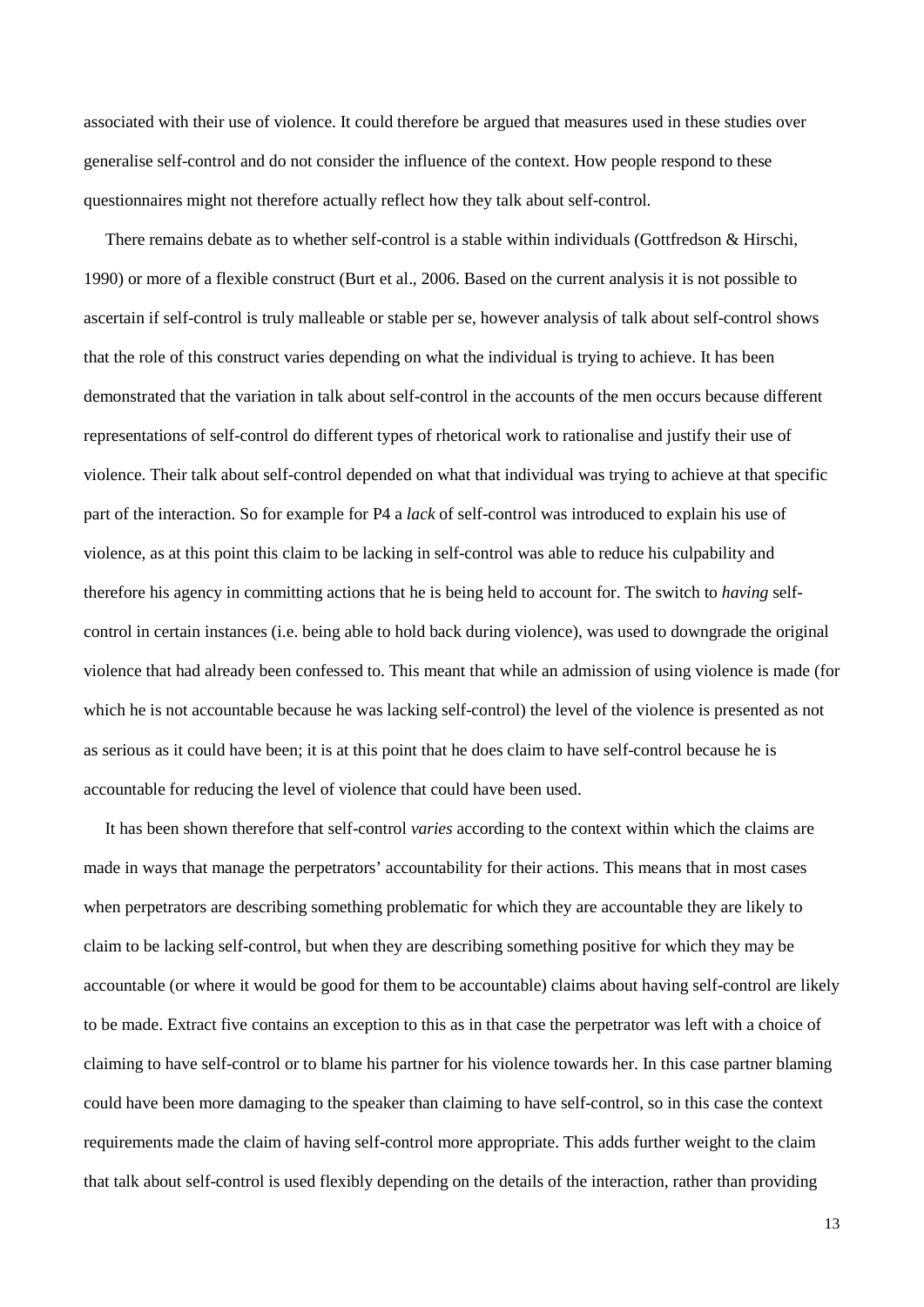any insight into actual levels of self-control that perpetrators may or may not have. Such a finding is entirely consistent with the discursive literature that demonstrates how psychological concepts are used in talk (e.g., Edwards & Potter, 1992). Where it could be argued that the study's sample size is a limitation in fact the level of variation in this sample actually serves to emphasise the flexible and varying uses of talk about self-control. A larger sample size would not necessarily strengthen this claim although further studies could address other action orientations that talk about self-control can achieve.

 It has been suggested that treatment for offenders of IPV should be directed towards self-control issues and encouraging offenders to increase their levels of self-control (Payne et al., 2010).However, as self-control has been shown to be a fluctuating construct, it is perhaps more important to understand how offenders use this construct across a range of different contexts in order to achieve different outcomes rather than to treat it as a stable and measurable concept. It is not being argued that self-control may not be an important concept and that work shouldn't continue to be done to increase this to help reduce violence. However, what is being argued is that talk about levels of self-control should not be viewed as a reflection of an individual's current levels of self-control and instead need to be viewed as ways that individuals manage accountability and make arguments about their use of violence.

#### **References**

- Adams, P. J., Towns, A., & Gavey, N. (1995). Dominance and entitlement: The rhetoric men use to discuss their violence towards women. *Discourse Society, 6*(3), 387-406. doi:10.1177/0957926595006003006
- Auburn, T. (2005). Narrative reflexivity as a repair device for discounting 'cognitive distortions' in sex offender treatment. *Discourse & Society, 16*(5), 697-718. doi:10.1177/0957926505054942
- Baumeister, R. F., & Boden, J. M. (1998). Aggression and the self: High self-esteem, low self-control, and ego threat. In R. G. Geen, & E. Donnerstein (Eds.), *Human aggression: Theories, research, and implications for social policy* (pp. 111-137). San Diego, CA, US: Academic Press.

Bowen, E. (2011). *The rehabilitation of partner-violent men*. Chichester: Wiley-Blackwell.

Burt, C. H., Simons, R. L., & Simons, L. G. (2006). A longitudinal test of the effects of parenting and the stability of self-control: Negative evidence for the general theory of crime. *Criminology: An Interdisciplinary Journal, 44*(2), 353-396. doi:10.1111/j.1745-9125.2006.00052.x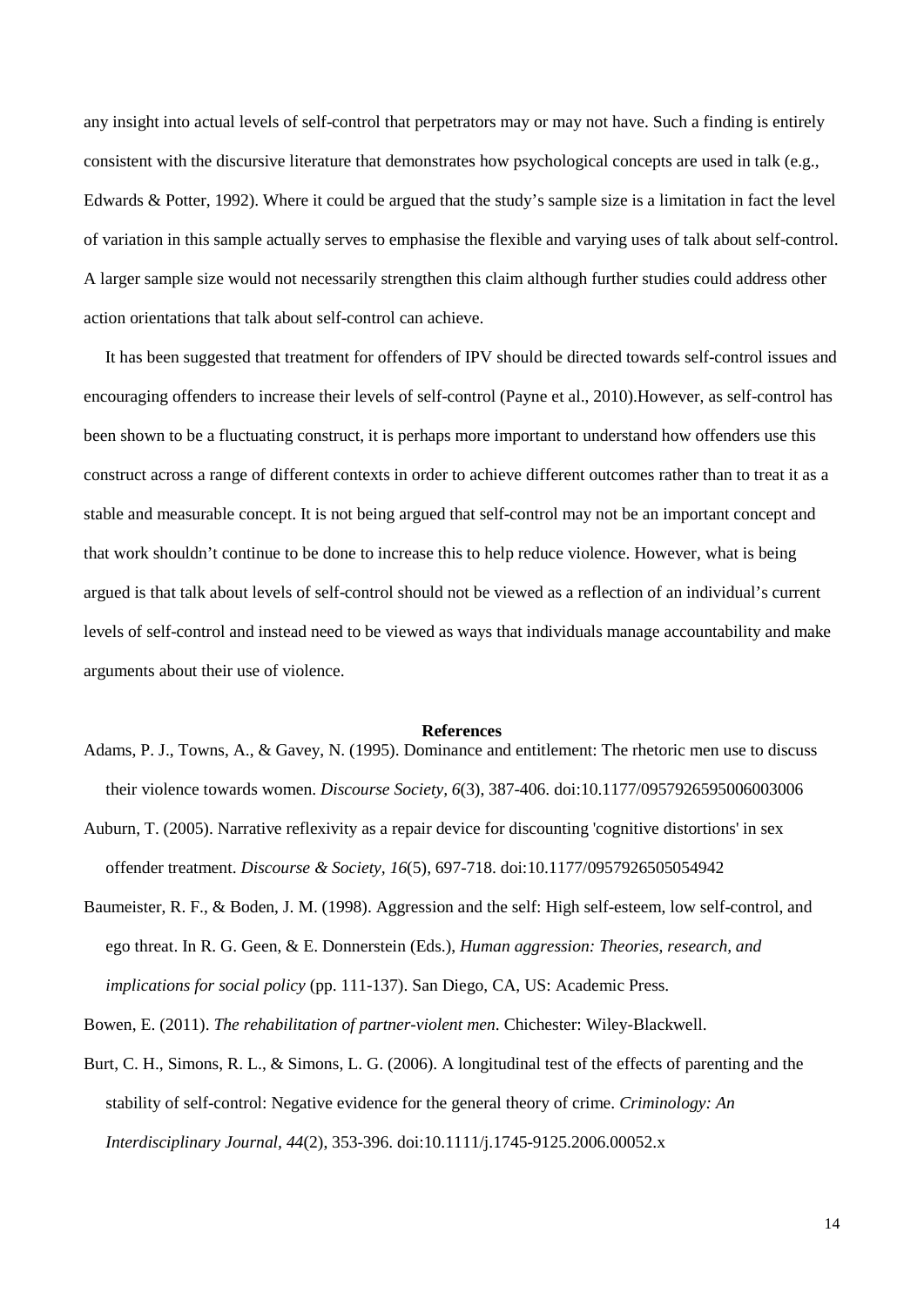- Burton, V. S. J., Cullen, F. T., Evans, T. D., Alarid, L. F., & Dunaway, R. G. (1998). Gender, self-control, and crime. *Journal of Research in Crime and Delinquency, 35*(2), 123-147. doi:10.1177/0022427898035002001
- DeKeseredy, W. S. (2011). Feminist contributions to understanding woman abuse: Myths, controversies, and realities. *Aggression and Violent Behavior, 16*(4), 297-302. doi:10.1016/j.avb.2011.04.002
- Dobash, R. E., & Dobash, R. P. (1977). Wives: The appropriate victims of marital violence. *Victimology, 2*, 426-442.
- Dobash, R. P., & Dobash, R. E. (1979). *Violence against wives: A case against the patriarchy*. New York: Free Press.
- Dutton, D. G. (1995). *The domestic assault of women: Psychological and criminal justice perspectives*. Vancouver, Canada: UBC press.
- Edwards, D., & Potter, J. (1992). *Discursive psychology*. London: Sage.
- Finkel, E. J., DeWall, C. N., Slotter, E. B., Oaten, M., & Foshee, V. A. (2009). Self-regulatory failure and intimate partner violence perpetration. *Journal of Personality & Social Psychology, 97*(3), 483-499. doi:10.1037/a0015433
- Gibson, S. (2010). Introducing the data set. In A. Forrester (Ed.), *Doing qualitative research in psychology* (pp. 121-134). London: Sage.
- Gondolf, E. W., & Russell, D. (1986). The case against anger control treatment programs for batterers. *Response to the Victimization of Women & Children, 9*(3), 2-5.

Gottfredson, M. R., & Hirschi, T. (1990). *A general theory of crime*. Stanford CA: Stanford University Press.

- Gover, A. R., Jennings, W. G., Tomsich, E. A., Park, M., & Rennison, C. M. (2011). The influence of childhood maltreatment and self-control on dating violence: A comparison of college students in the United States and South Korea. *Violence and Victims, 26*(3), 296-318. doi:10.1891/0886-6708.26.3.296
- Kerley, K. R., Xu, X., & Sirisunyaluck, B. (2008). Self-control, intimate partner abuse, and intimate partner victimization: Testing the general theory of crime in thailand. *Deviant Behavior, 29*(6), 503-532. doi:10.1080/01639620701673156